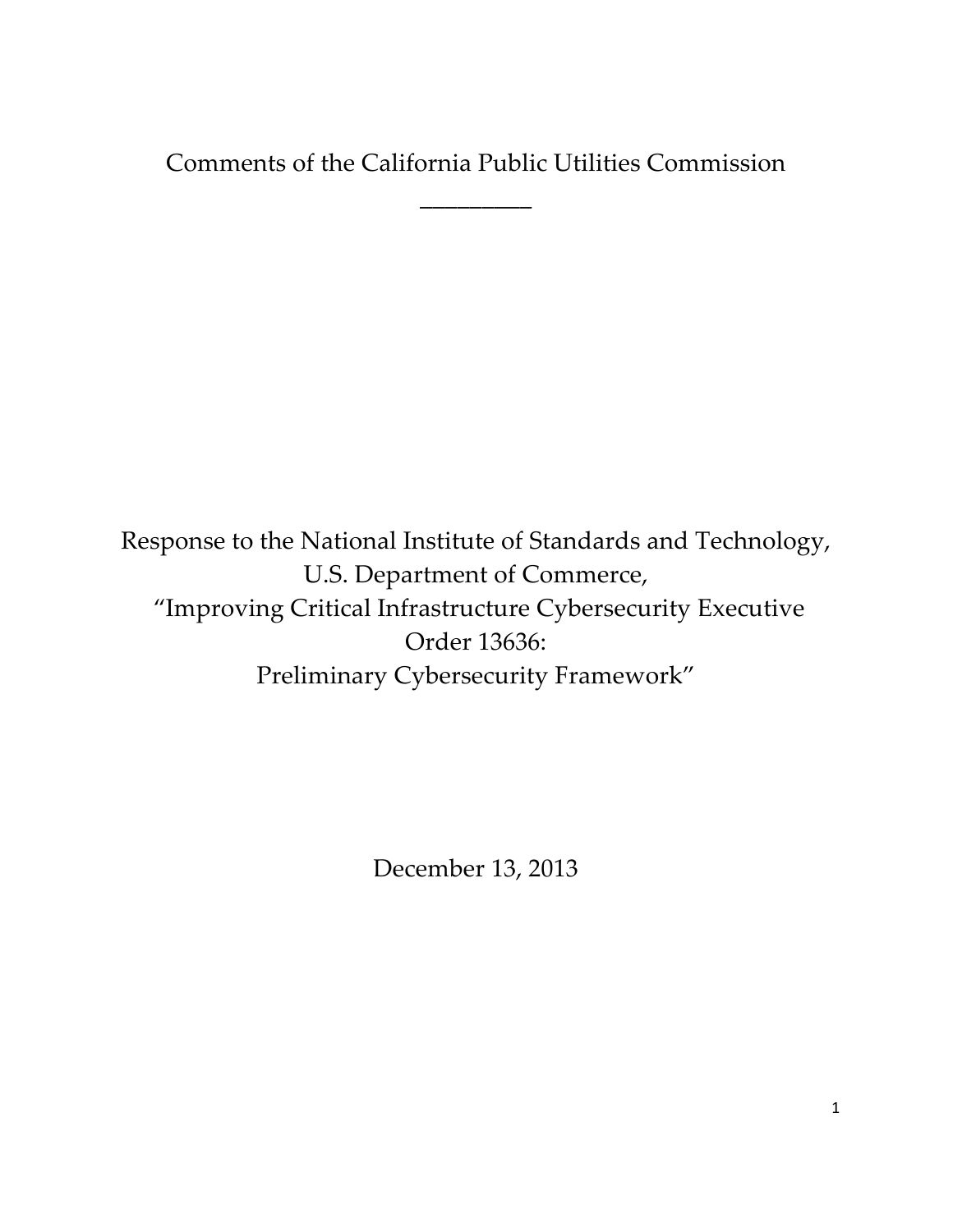#### **Introduction**

 The California Public Utilities Commission (CPUC) hereby submits comments to 13636 (EO).<sup>2</sup> The EO was issued on February 10, 2013, and directed NIST to convene a Security (DHS). $^3$  The CPUC has a vested interest in the outcome of this effort as we, as needs of the residents of California.4 the National Institute of Standards and Technology's (NIST) "Preliminary Cybersecurity Framework (Framework),"1 developed pursuant to Executive Order process to develop a Cybersecurity Framework that can be applied to the 16 critical infrastructure sectors, as identified by the United States Department of Homeland well as the other state utility commissions, are the entities responsible for ensuring the cybersecurity of the utilities under our jurisdiction, which may include water, electric, natural gas, and communications utilities that serve the distribution, retail, and/or local

 Carolina.5 The EO directed NIST to finalize the Framework within one year of the Since NIST issued the Preliminary Cybersecurity Framework was published in the Federal Register, NIST has held five workshops over the past year in preparation for the release of this document, the most recent being in November in Raleigh, North release of the EO- February 10, 2014

 cybersecurity issues faced by our utilities under our jurisdiction and are in various stages of outreach and interaction with them regarding cybersecurity. CPUC Staff has The CPUC, and other state commissions, are addressing the multitude of participated in prior activities at NIST in the development of the NISTIR 7628, and has previously submitted comments to NIST about the role of states regarding cybersecurity. Additionally, the CPUC is statutorily tasked with ensuring that utility

 <sup>1</sup> *Request for Comments on the Preliminary Cybersecurity Framework*, 78 Fed. Reg. 64478, issued on October 29, 2013, available at http://www.gpo.gov/fdsys/pkg/FR-2013-10-29/pdf/2013-25566.pdf.

 $2^{2}$  Exec. Order 13636, 78 Fed. Reg. 11737, issued on February 19, 2013, available at http://www.gpo.gov/fdsys/pkg/FR-2013-02-19/pdf/2013-03915.pdf.

 $3$  The full list of critical infrastructure sectors can be found on the DHS web site at http://www.dhs.gov/critical-infrastructure-sectors (last accessed November 25, 2013).

 $4$  These comments also reflect the input from staff at a number of other state utility commissions.

<sup>&</sup>lt;sup>5</sup> CPUC Staff attended the workshops in San Diego, CA and Dallas, TX.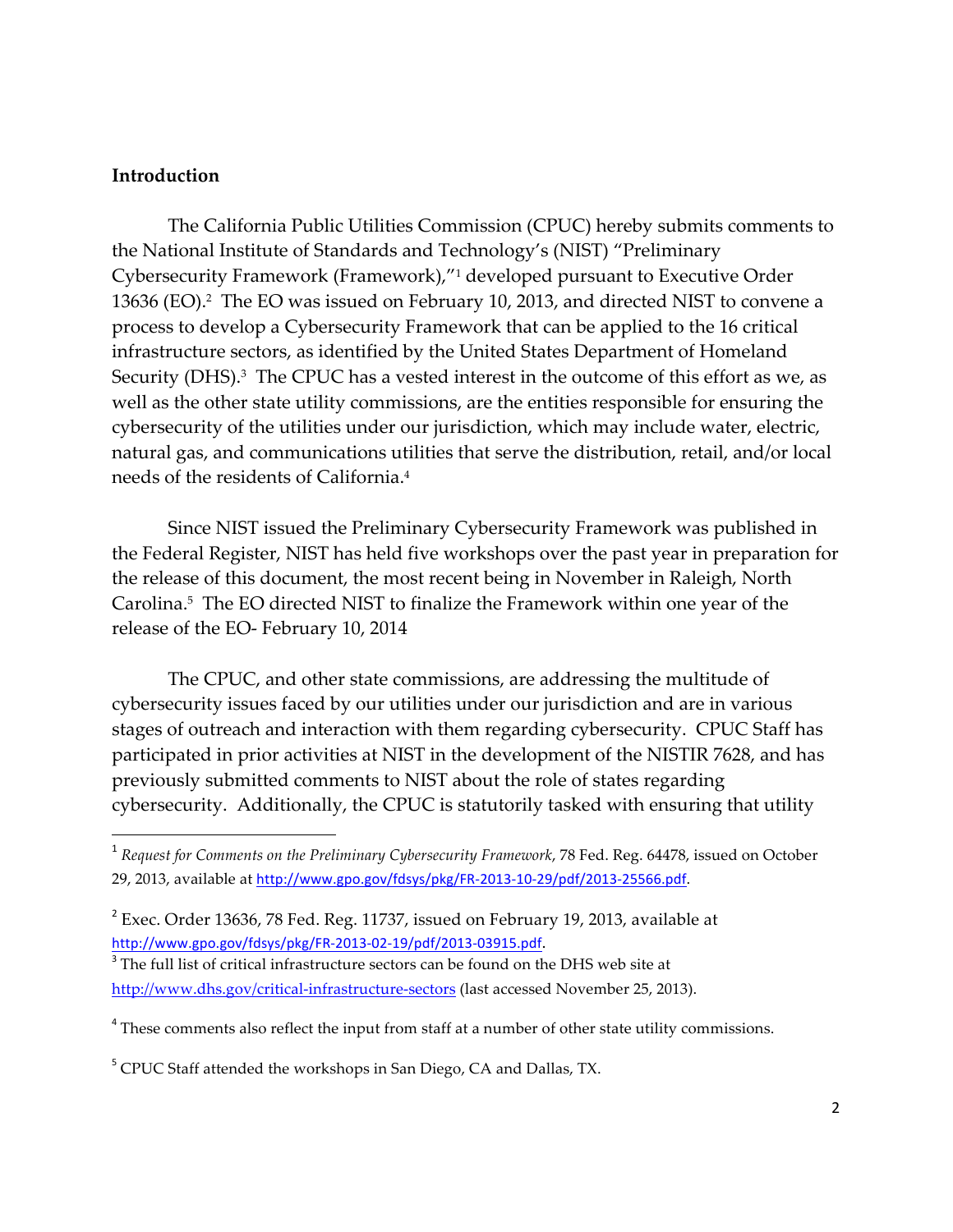security."6 The CPUC has also required that future investments in the Smart Grid by future regarding our role in ensuring the cybersecurity of utility investments.<sup>8</sup> The CPUC looks forward to continued collaboration with NIST in the development and finalization of this Framework to support efforts to address cybersecurity risks. investments, notably in the electricity sector, include "cost-effective full cyber our electric utilities include a cybersecurity strategy,7 and CPUC Staff have authored a White Paper addressing the role and possible steps that the CPUC may take in the

#### **Preliminary Cybersecurity Framework**

 This Framework is designed by NIST to complement an organization's existing this document can help inform it to develop one through practical steps and processes. cybersecurity practices. Should an organization not have any cybersecurity practices, The Framework makes use of and references existing standards and best practices.

 It is important to note that the Framework is not a standard, nor is it a mandate. to cybersecurity for electric utilities.<sup>9</sup> As such, the Framework is centered on five It is based on a risk-management approach to cybersecurity, similar to the guidance documents issued by the Department of Energy last year around risk-based approaches

 <sup>8</sup> "*Cybersecurity and the Evolving Role of State Regulation: How it Impacts the California Public Utilities Commission*", issued on September 19, 2012, available at http://www.cpuc.ca.gov/NR/rdonlyres/D77BA276-E88A-4C82-AFD2-

FC3D3C76A9FC/0/TheEvolvingRoleofStateRegulationinCybersecurity9252012FINAL.pdf; *See also*,

 "Cybersecurity for State Regulators", issued on February 2013 by the National Association of Regulatory Utility Commissioners available at

http://www.naruc.org/Grants/Documents/NARUC%20Cybersecurity%20Primer%202.0.pdf.

 <sup>9</sup> *See* "Electricity Subsector- Cybersecurity Capability Maturity Model", issued on May 31, 2012 by the Department of Energy, available at

 el%20%28ES-C2M2%29%20-%20May%202012.pdf; and "Electricity Subsector- Cybersecurity Risk Management Process," Department of Energy (May 2012) avail able at http://energy.gov/sites/prod/files/Electricity%20Subsector%20Cybersecurity%20Capabilities%20Maturity%20Mod http://energy.gov/sites/prod/files/Cybersecurity%20Risk%20Management%20Process%20Guideline%20-

%20Final%20-%20May%202012.pdf.

 <sup>6</sup> Cal. Pub. Utils. Code, Sec. 8360, subd. (b).

 <sup>7</sup> D.10-06-047, *Decision Adopting Requirements for Smart Grid Deployment Plans Pursuant to Senate Bill 17 (Padilla), Chapter 327, Statutes of 2009,* issued on available at http://docs.cpuc.ca.gov/PublishedDocs/PUBLISHED/FINAL\_DECISION/119902.htm.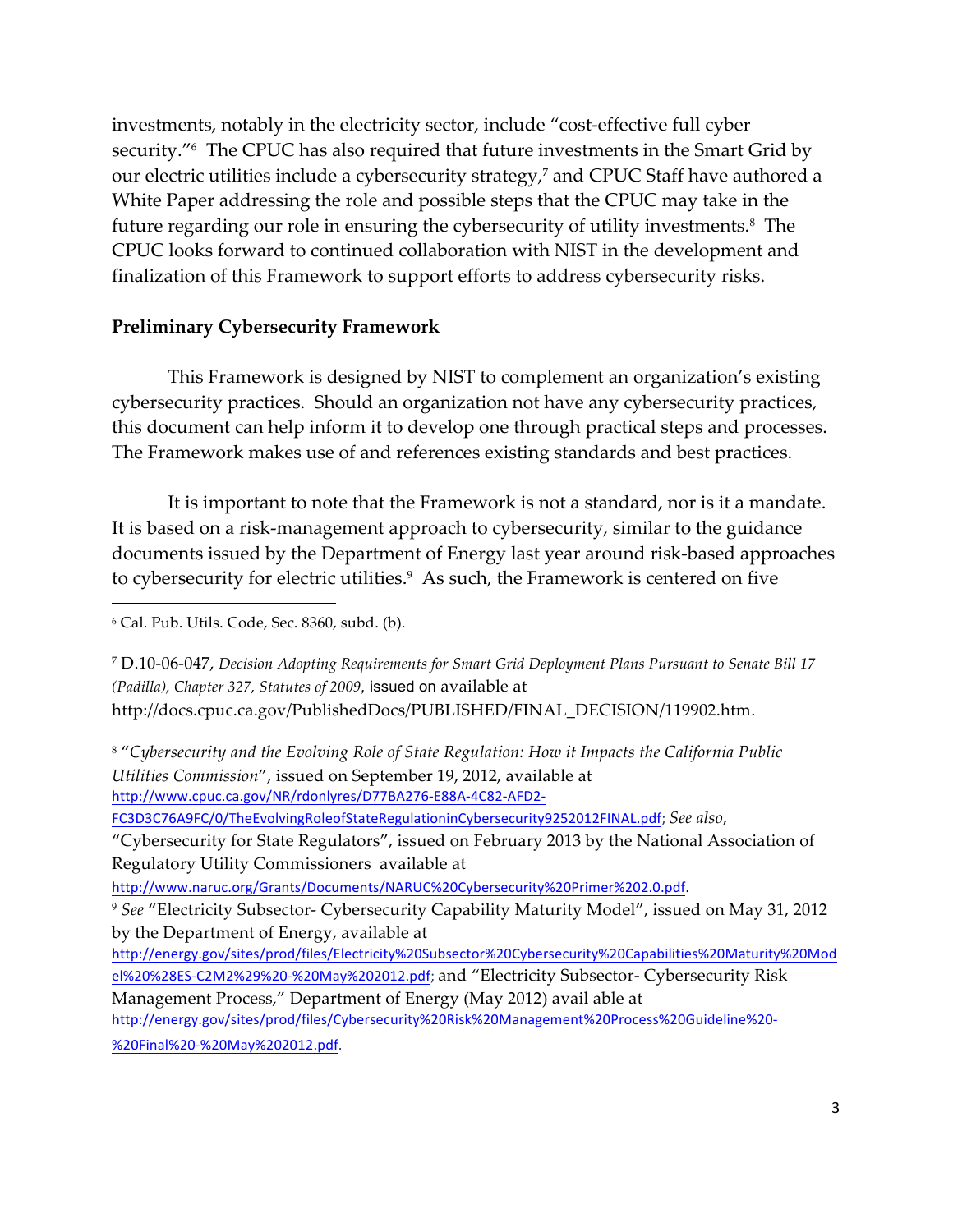Functions: Identify, Protect, Detect, Respond, and Recover. These functions provide a high-level strategic view of an organization's management of cybersecurity risk. Inside each Function includes a corresponding set of Categories, Sub-Categories, and Informative References to help guide implementation of the Function. The Framework also includes a section on protecting privacy and civil liberties in the application of the Functions' Categories and Sub-Categories.

Next, the Framework contains a "Profile" which can act as a roadmap for implementation and outcomes. This Profile can align implementation with industry standards and best practices, as well as identify areas for improvement by comparing a "current" profile with a "target" profile. This can then help with an organization to prioritize needs across the organization to meet the target profile.

 Framework defines Tiers as ranging from 1 ("Partial") to 4 ("Adaptive"), which can also Finally, the Framework provides a set of "Tiers" by which an organization can describe how cybersecurity is managed across the organization. The Tiers help define the current risk management practices against a set of characteristics and maturity. The reflect any informal implementations to more formal implementations or a riskinformed approach.

#### **Comments on the Framework**

NIST asks for comments on the Framework on a number of topics relating to implementation. While not necessarily in the order sought by NIST, the comments below touch on most of the questions asked by NIST.

 any monitors of how a utility implements a cybersecurity strategy or program. As cybersecurity strategies and protocols in place. Since this Framework is targeted at several critical infrastructure sectors that are under the jurisdiction of state utility commissions, it is important that this process reflect state commissions will also have a role in implementing this Framework by potentially granting cost recovery for implementation, as well as using this Framework to guide noted above, the CPUC is the entity responsible for overseeing utility infrastructure investments and ensuring that the utilities have appropriate and cost-effective

 cybersecurity of their operations and services. Indeed, as the agency directed to ensure Additionally, the CPUC is interested in ensuring that as a utility uses this Framework that it is consistent with the goals of California and supports the reliability of crucial resources such as electricity, natural gas, and water services, the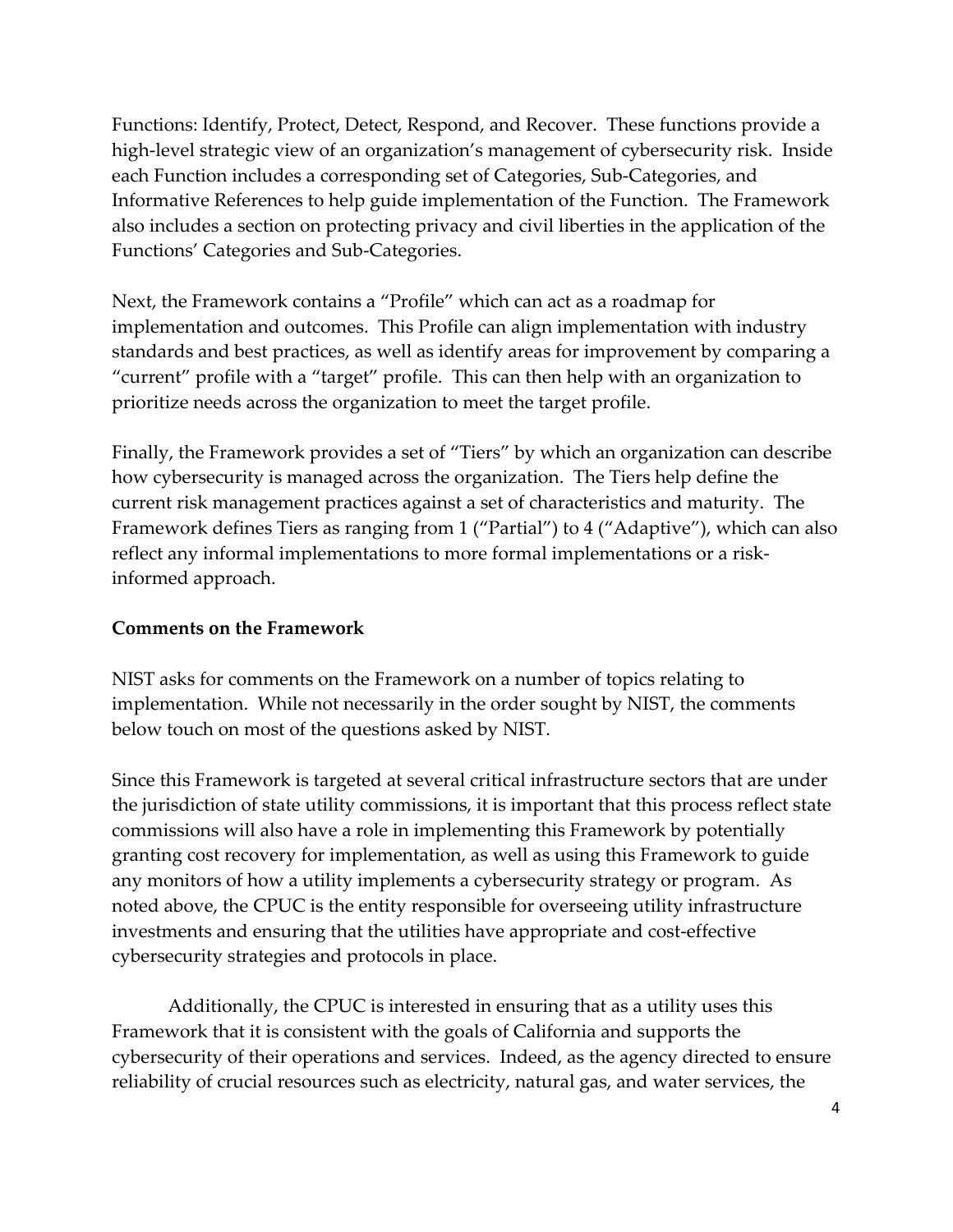CPUC needs to have some level of assurance that this Framework will adequately provide for a process to ensure the cybersecurity of these sectors. For example, California Public Utilities Code Section 8360 makes it the policy of the State of California to modernize the electric grid, but also much contains "cost-effective full cyber-security." In order to accomplish this policy, the CPUC is directed to "adopt standards and protocols to ensure functionality and interoperability" including standards developed by NIST.10

Finally, the CPUC fully supports and recognizes the tremendous effort undertaken by NIST. The CPUC supports the development and finalization of a cybersecurity Framework as a means to develop a structure by which a company can use to determine best next steps regarding their cybersecurity practices. We certainly recognize that this effort required significant work by the team at NIST, and congratulate them on the work accomplished so far.

## **Specific Comments on the Framework**

- 1) The five Functions continue to omit an on-going "learning" function. The description of the Functions, and associated Categories and Sub-Categories, do not provide a clear and on-going process where each step can learn from other Functions. For example, as the processes are developed in the "Identify" Function and implemented in the "Protect" Function, there is no clear linkage between the Functions for learning or proof in the implementation of the Protect Function. Not having an on-going learning process between all 5 Functions may limit the ability of the Framework to be useful and/or successful across a company.
	- Framework Core under Identify Risk Assessment ID.RA.2. The Framework 1.a) The Framework seems to only mention information sharing in passing; once in describing what a "Tier 4 – Adaptive" entity should be doing, and in the may be improved by more often integrating and emphasizing communication methodologies and platforms to share information.

The 5 Functions of the Framework Core seem to lack an emphasis of implementing plans and communications (both internally and with and between external stakeholders), and how to improve and use lessons learned after simulated and real attacks. Perhaps a "Learning and Sharing" Core Function

<sup>10</sup> Cal. Pub.Utils. Code, Sec. 8362, subd. (a).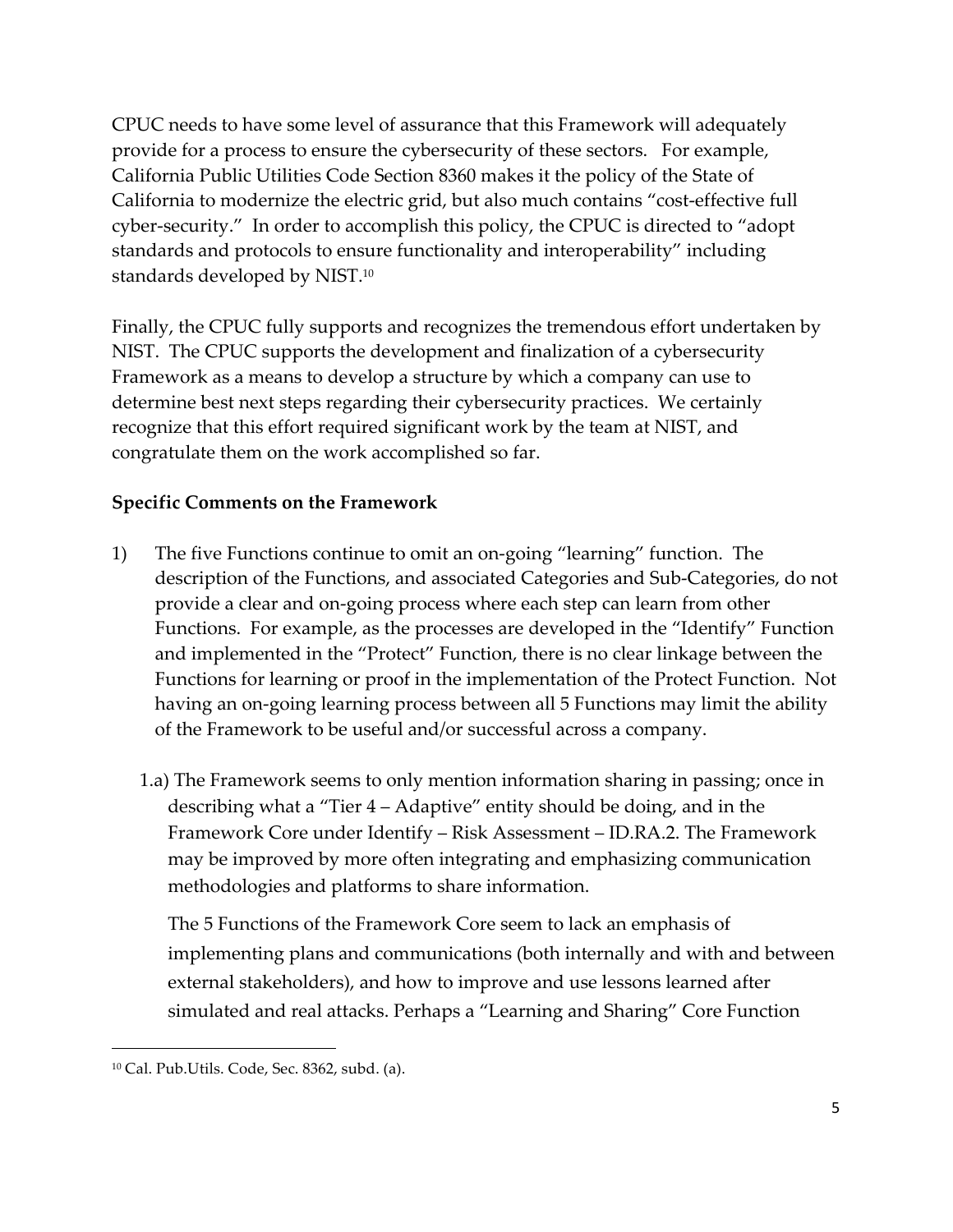could be added to tie together the other Functions, as well as to open the Functionality from a singular entity effort to an industry-supported process.

The Framework has no mention of best practice for awareness, assessment, and possible integration of emerging cybersecurity technologies; i.e. learning about unidirectional gateways as an alternative to firewalls, assessing application into operations, and if chosen – implementation of technology integration. This could be tied into a "Learning and Sharing" function.

 to drive ongoing development of cybersecurity tools. For example, the Preliminary 2) The Framework seems very outcome driven, as opposed to having a living process Framework describes the categories in terms of "outcomes," rather than as a more ongoing process. Indeed, many of the categories identified under the Functions describe actions in response to an event, instead of describing an on-going set of protocols or processes that can be linked to other Functions or future actions.

3) There is no clear identification of responsibility or roles across an organization. There are assumptions made in the Category and Sub-Categories of the identification of "personnel" to take some actions, but there is no specific identification of types of personnel responsible for certain actions. For example, in the "Identify" Function, there is a category called "Asset Management" which includes identification of personnel, but in the "Detect" Function, there is a category called "Security Continuous Monitoring" where no individual or personnel roles are identified.

 planning and management. The Core Function, Identify – Asset Management, executive staff). In addition, there is a lack of substantial discussion of practices 3.a) It's not clear to what extent the Framework addresses security personnel ID-AM.6 simply states: "Workforce roles and responsibilities for business functions, including cybersecurity, are established." Do the referenced standards include best practices available to suggest what position types enable cybersecurity development and management, and what corporate structures can be considered for these staff? (i.e. who the CISO and CIO report to, and how these positions make and carryout decisions with operations, corporate, and listed to create and sustain a culture of security among staff at an entity responsible for protecting critical infrastructure (culture to protect PII is mentioned though in Appendix B: Methodology to Protect Privacy and Civil Liberties for a Cybersecurity Program).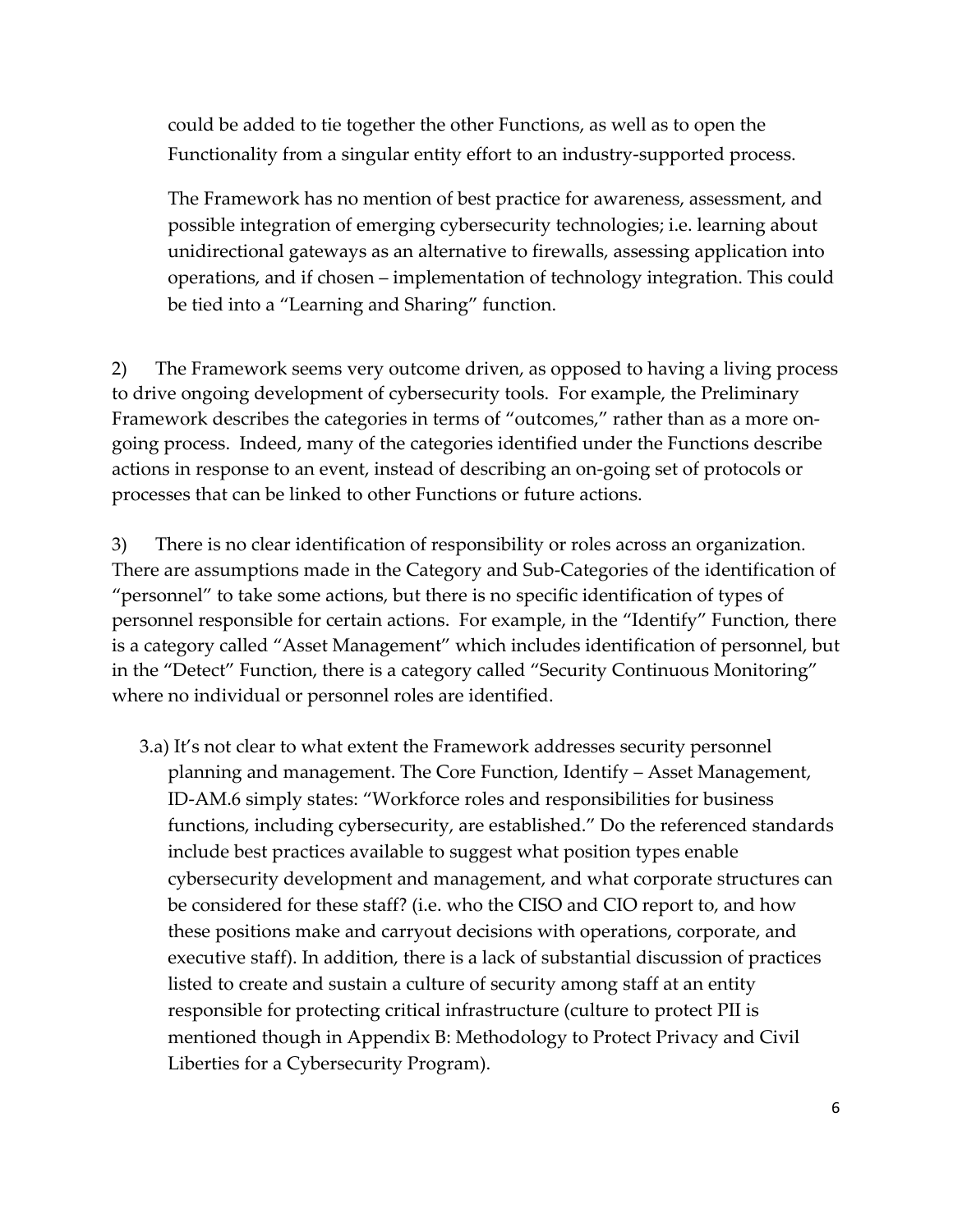document would be better served by specifically describing how it is flexible, both in its implementation as well as how it can be adapted across multiple sectors. In previous 4 While the Framework states that it allows for flexibility in implementation, the NIST workshops, participants have expressed clear preferences that the Framework be allowed to fit the varying needs of the various sectors.

these steps, or verify their achievement.<sup>11</sup> Similarly, the focus on generic process leaves Additionally, the Framework focuses on the generic process of what to do, but does not address implementation of the process. Appendix A, for example, lists steps such as "Organizational information security policy is established" and "Physical access to resources is managed and secured" but provides no information on how to achieve out essential items such as the need for independent security audits and utilization of security compliance monitoring tools. The usefulness of the Framework would be enhanced by providing specifics on how discrete process items can be implemented and verified, such as through references to specific examples, case studies, models and reallife scenarios.

 effective to implement. If it is NIST's intention that the Framework is to be flexible, One of the key attributes identified in the EO is that the Framework is to be costthen NIST should also identify a set of minimum actions to encourage flexibility as well as tools for cost-effective implementation of the Framework.

 6) The CPUC supports the use of the Framework Implementation Tiers proposal in maturity of its risk-management process. In the workshops, many organizations and individuals representing various sectors objected to the use of Tiers due to the potential use of the Tiers by regulators, and voiced that NIST does not do an adequate job of explaining the purpose of the Tiers. The CPUC suggests adding a Tier 0 indicating organization, but still provides a baseline for risk management maturity. The the Framework. The Tiers are designed to allow an organization to measure the where nothing has taken place, while taken alone may reflect poorly upon an Framework tiered design is a positive approach to developing general policies

 $11$  For example, one of the more common entry points for cyber intrusions results from the failure to consider security in customer Internet application development. To address this, the wording in PR.IP-2 should be changed to "A System Security Development Life Cycle" to help ensure that security is an upfront consideration in application development.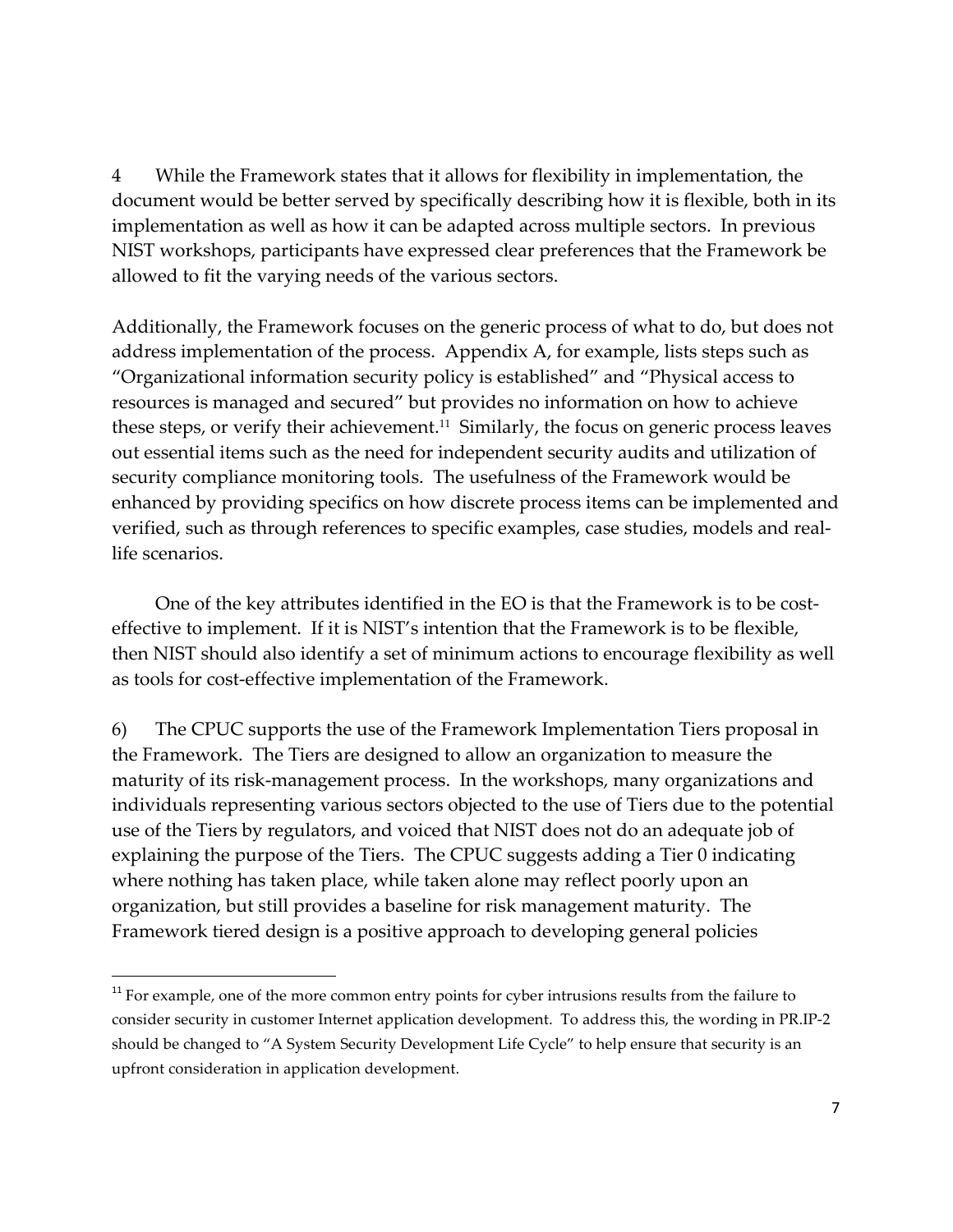addressing cybersecurity threats. However, the migration steps between tiered levels are not explicit in the Framework. Metrics for determining the status of an organization, including third-party auditing, are important aspects of a tiered system. Additionally, metrics would allow for a more fluid framework that emulates the constantly evolving technologies and threats in cybersecurity.

State utility commissions can play a role in setting benchmarks and baselines in the implementation of the Framework to continue driving progress on the document, sharing information with others, and identifying new needs or actions for future versions of the Framework.

 8) NIST needs to provide more clarity regarding the on-going governance of the Framework, it risks becoming stale quickly and as a practical result being potentially set Framework, especially concerning contemplated revisions or management of the Framework. Without a clear vision of who is responsible for the management of the aside by the industry.

 9) It remains unclear how NIST expects the privacy and civil liberties methodology absent is an on-going "learning" ability or an indication that actions should be crossto be fully integrated with the rest of the Framework. We laud NIST for being proactive on the topic, but it deserves more prominence to reduce the likelihood that it is perceived as merely an after-thought. For example, in the "Identify" Function and "Asset Management" Category, there is no identification of who is responsible for identifying the Privacy categories and sub-categories. The Privacy "Asset Management" Category simply states that an organization should identify the PII of people potentially impacted by an event, not who should be doing the cataloging. Also functional.

 present a one-size-fits-all approach that does not quite fit various levels of maturity. 10) The Framework's position as a part of an organization's cybersecurity policies needs to be clearer. The needs are different for organizations with mature cybersecurity capabilities versus those needing improvement. However, the Framework seems to While such a structure is useful from a project management standpoint, the effectiveness of this model as a tool by cybersecurity professionals, regardless of industry, is not clear. The Framework lacks actionable items and how to incorporate them into an overall cybersecurity policy. Clarity on the relationship between the Framework and overarching policy models, such as the Electricity Subsector Cybersecurity Capability Maturity Model, would provide decision makers with a more complete picture for building and maintaining individualized, complete, and secure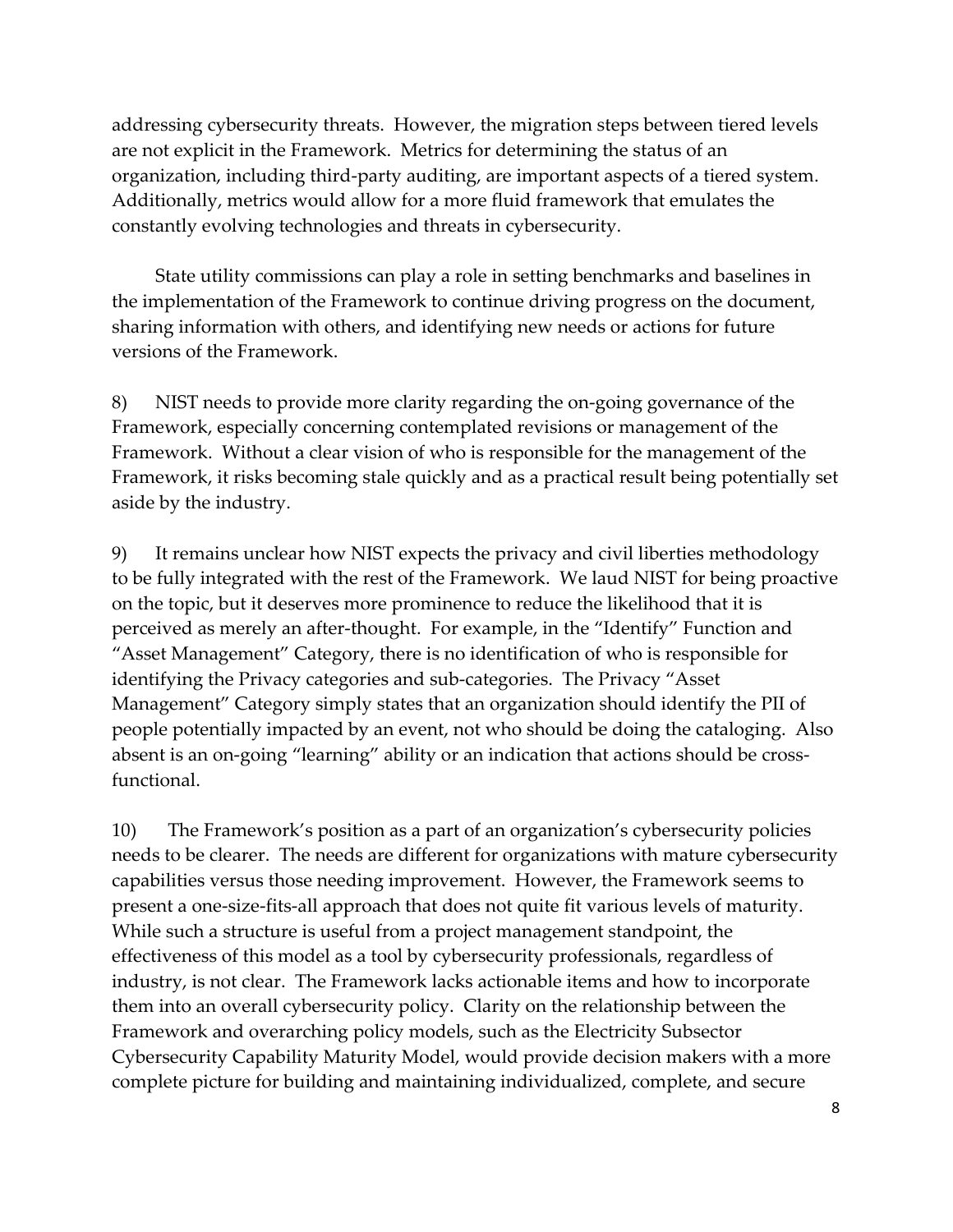cybersecurity policies. Additionally, explicit policies should be included in the framework regarding such things as continuity of operations, protection of privacy and civil liberties, and strategic recovery of assets.

# **Use and Role of Standards and Best Practices**

 development, back door accounts, defense in depth and unsecured Wi-Fi. This could 11) The Framework should include an upfront, basic list of fundamental controls and common sense security best practices designed to address historical control weaknesses associated with recurring cybersecurity intrusions. The standards and best practices referenced by the Framework are essential, but in isolation have not been effective in the past. Organizations often find it challenging, if not impossible, to determine which controls and practices are critical and relevant to addressing known and otherwise easily addressable security threats. A solution to this problem would be the development of a companion authoritative master list that describes the control weaknesses (and corresponding best practices) that have historically enabled successful cyber intrusions in critical control infrastructure systems, including least privileged access, authentication, anti-malware, compliance management, application be developed by a synergistic combination of the activities and outputs of Sections 4 and 7 of Executive Order 13636. The Attorney General, the Secretary of Homeland Security and the Director of National Intelligence could provide NIST and the critical infrastructure industry an authoritative master list generically describing the control weaknesses. Making these control weaknesses an outcome objective of the Framework could help provide reasonable assurance that at least these negligent control weaknesses are not repeated.

12) The Framework makes an excellent start at addressing a major problem of implementing a security framework: the difficulty in identifying what standards exist and which are most important. The Framework would provide greater benefit by providing a master list that cross-references existing best practices and standards that can be easily referenced.<sup>12</sup>

13) The Framework would profit from a greater level of specificity with respect to critical infrastructure. Executive Order 13636 called for a focus on the identification of

<sup>&</sup>lt;sup>12</sup> CPUC would like to note that NIST should consider that references to ISO-IEC 27001 should be verified and updated. This standard was updated in October 2013, and several references to it in the Framework may no longer be applicable.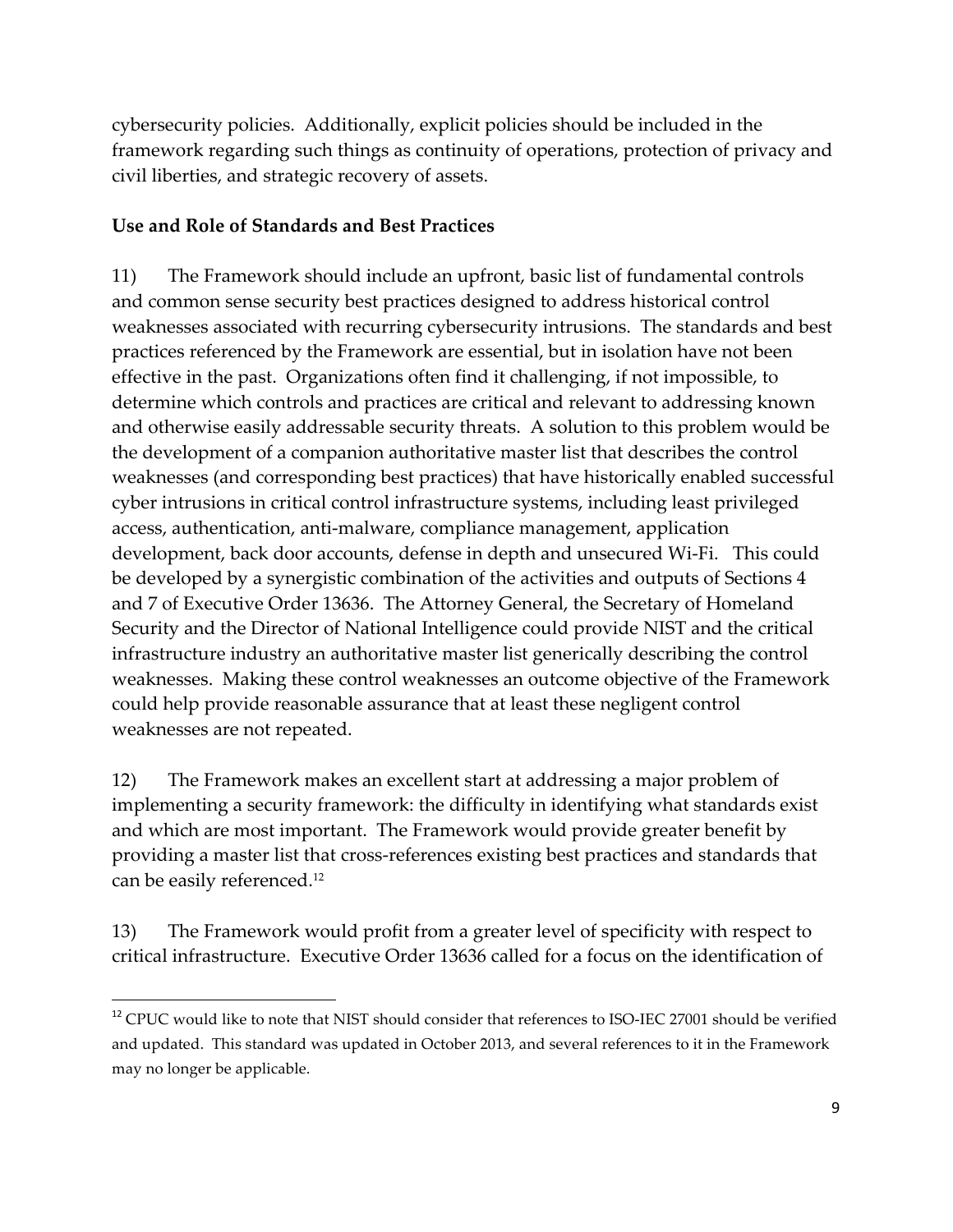cross-sector security standards applicable to critical infrastructure. While there is a reference to ANSI/ISA 99.02.01 pertaining to Industrial Automation and Control Systems, the Framework would benefit from more references to standards and best practices specifically applicable to critical infrastructure, SCADA or industrial control systems.

## **Missing topics**

 14) One topic that is not addressed as part of the Framework is adoption. An on- encourage the use of the Framework, the Department of Homeland Security (DHS) has proposed the use of several types of "incentives" to be given to organizations to adopt commissions because state utility commissions are responsible for determining if any remaining costs to a utility are reasonable. The CPUC has a well-defined obligation and adequate means to ensure robust cybersecurity practices, and be mindful of costs because it is likely that our regulated utilities will eventually seek rate recovery for going concern by all parties involved in this effort, including the Administration, is the use of this Framework which has been characterized as voluntary. In order to and use the Framework. More explanation should be given by NIST, DHS, or the Adminstration regarding how the Framework will interact with any DHS incentive. The CPUC is interested in this effort as one of the incentives identified by DHS is to pay for or help offset the cost of implementation of the Framework. For example, if an organization indicates that it will cost \$1 million to implement the Framework, DHS may offer funds to pay for half of it. This could be problematic for state utility a substantial interest in being part of this effort to ensure that the Framework provides implementing the Framework.

 15) The Framework does not sufficiently discuss cybersecurity-specific mitigation strategies and lacks applicability to physical cybersecurity infrastructure in the various industries. The Framework includes some categorical information which is more specific and Appendix C also contains areas where improvement of standards can be focused. While these lists are explicitly stated as being non-exhaustive, it would be useful if the framework presented ideas or strategies for developing the actual mitigation efforts that may be used to address cybersecurity concerns. For instance, the framework could reference ICS-CERT Recommended Practices<sup>13</sup> or the Australian

<sup>&</sup>lt;sup>13</sup> "Recommended Practices, Industrial Control Systems Cyber Emergency Response Team," available at ics-cert.us-cert.gov/Introduction-Recommended-Practices.